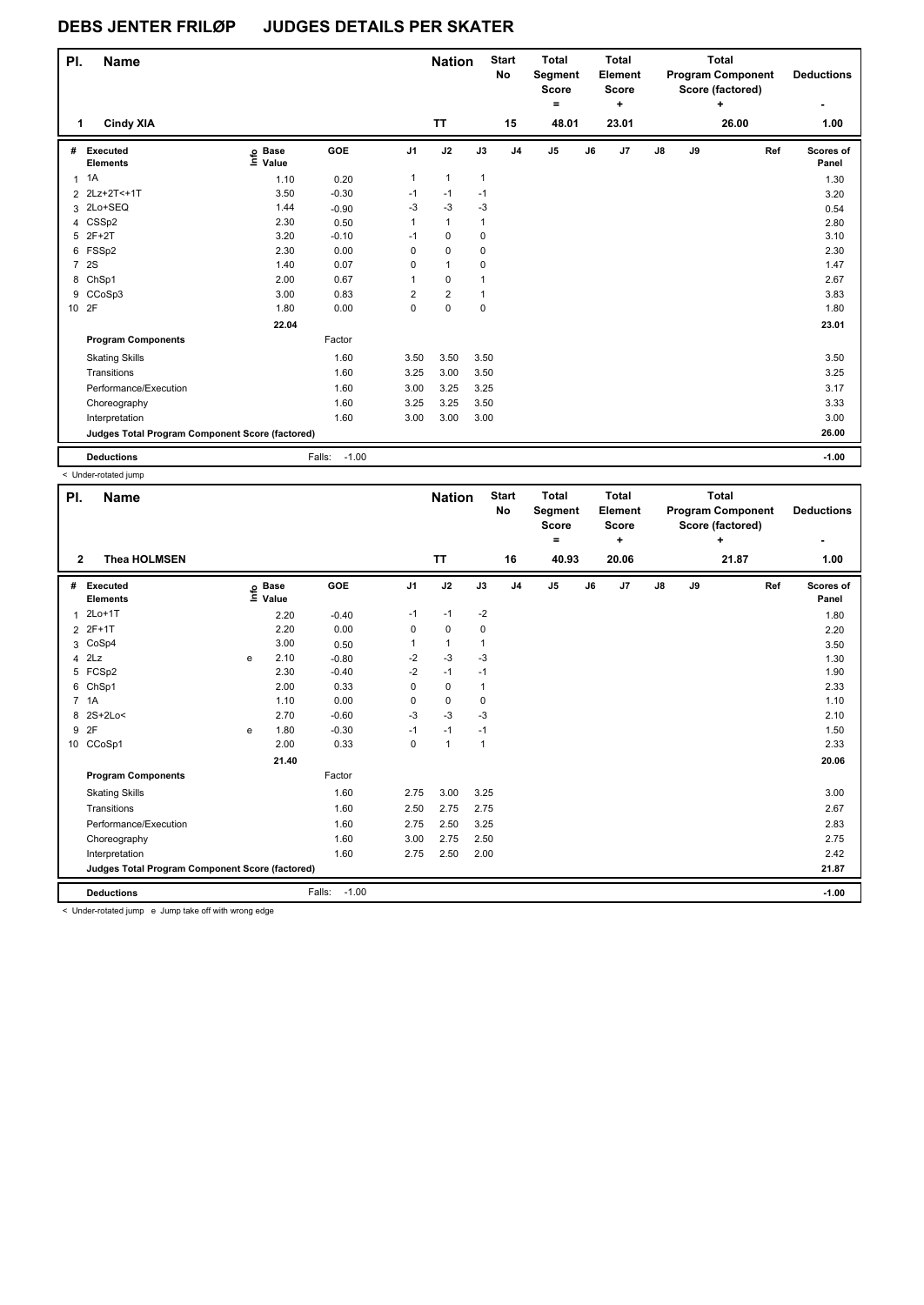| PI.          | <b>Name</b>                                     |                   |         |      | <b>Nation</b>  |              | <b>Start</b><br>No | <b>Total</b><br>Segment<br><b>Score</b><br>$\equiv$ |    | <b>Total</b><br>Element<br><b>Score</b><br>٠ | <b>Total</b><br><b>Program Component</b><br>Score (factored)<br>٠ |    |       | <b>Deductions</b><br>۰ |
|--------------|-------------------------------------------------|-------------------|---------|------|----------------|--------------|--------------------|-----------------------------------------------------|----|----------------------------------------------|-------------------------------------------------------------------|----|-------|------------------------|
| 3            | <b>Sunniva HANSEN</b>                           |                   |         |      | <b>OSK</b>     |              | 14                 | 40.30                                               |    | 17.76                                        |                                                                   |    | 22.54 | 0.00                   |
| #            | Executed<br><b>Elements</b>                     | e Base<br>⊆ Value | GOE     | J1   | J2             | J3           | J <sub>4</sub>     | J <sub>5</sub>                                      | J6 | J7                                           | J8                                                                | J9 | Ref   | Scores of<br>Panel     |
| $\mathbf{1}$ | 2F<                                             | 1.30              | $-0.50$ | $-2$ | $-2$           | $-1$         |                    |                                                     |    |                                              |                                                                   |    |       | 0.80                   |
|              | 2 2S+1Lo+2Lo<<                                  | 2.40              | $-0.40$ | $-2$ | $-2$           | $-2$         |                    |                                                     |    |                                              |                                                                   |    |       | 2.00                   |
| 3            | ChSp1                                           | 2.00              | 1.33    | 1    | $\overline{2}$ | $\mathbf{1}$ |                    |                                                     |    |                                              |                                                                   |    |       | 3.33                   |
|              | 4 1A+1T                                         | 1.50              | $-0.07$ | $-1$ | $\pmb{0}$      | 0            |                    |                                                     |    |                                              |                                                                   |    |       | 1.43                   |
|              | 5 FCSp1                                         | 1.90              | $-0.40$ | $-2$ | $-1$           | $-1$         |                    |                                                     |    |                                              |                                                                   |    |       | 1.50                   |
|              | 6 1Lz+1Lo                                       | 1.10              | 0.00    | 0    | $\pmb{0}$      | 0            |                    |                                                     |    |                                              |                                                                   |    |       | 1.10                   |
|              | 7 1A                                            | 1.10              | 0.13    | 1    | 1              | 0            |                    |                                                     |    |                                              |                                                                   |    |       | 1.23                   |
| 8            | LSp1                                            | 1.50              | 0.17    | 0    | $\mathbf{1}$   | 0            |                    |                                                     |    |                                              |                                                                   |    |       | 1.67                   |
|              | 9 2S                                            | 1.40              | 0.00    | 0    | $\mathbf 0$    | 0            |                    |                                                     |    |                                              |                                                                   |    |       | 1.40                   |
|              | 10 CCoSp4                                       | 3.50              | $-0.20$ | $-1$ | $\mathbf 0$    | $-1$         |                    |                                                     |    |                                              |                                                                   |    |       | 3.30                   |
|              |                                                 | 17.70             |         |      |                |              |                    |                                                     |    |                                              |                                                                   |    |       | 17.76                  |
|              | <b>Program Components</b>                       |                   | Factor  |      |                |              |                    |                                                     |    |                                              |                                                                   |    |       |                        |
|              | <b>Skating Skills</b>                           |                   | 1.60    | 2.50 | 2.75           | 3.00         |                    |                                                     |    |                                              |                                                                   |    |       | 2.75                   |
|              | Transitions                                     |                   | 1.60    | 2.25 | 2.25           | 3.25         |                    |                                                     |    |                                              |                                                                   |    |       | 2.58                   |
|              | Performance/Execution                           |                   | 1.60    | 2.75 | 3.25           | 3.50         |                    |                                                     |    |                                              |                                                                   |    |       | 3.17                   |
|              | Choreography                                    |                   | 1.60    | 2.50 | 2.50           | 3.00         |                    |                                                     |    |                                              |                                                                   |    |       | 2.67                   |
|              | Interpretation                                  |                   | 1.60    | 2.50 | 3.00           | 3.25         |                    |                                                     |    |                                              |                                                                   |    |       | 2.92                   |
|              | Judges Total Program Component Score (factored) |                   |         |      |                |              |                    |                                                     |    |                                              |                                                                   |    |       | 22.54                  |
|              | <b>Deductions</b>                               |                   |         |      |                |              |                    |                                                     |    |                                              |                                                                   |    |       | 0.00                   |

< Under-rotated jump << Downgraded jump

| PI. | <b>Name</b>                                     |                   |            |                | <b>Nation</b> |      | <b>Start</b><br><b>No</b> | <b>Total</b><br>Segment<br><b>Score</b> |    | <b>Total</b><br><b>Element</b><br><b>Score</b> |               |    | <b>Total</b><br><b>Program Component</b><br>Score (factored) |     | <b>Deductions</b>  |
|-----|-------------------------------------------------|-------------------|------------|----------------|---------------|------|---------------------------|-----------------------------------------|----|------------------------------------------------|---------------|----|--------------------------------------------------------------|-----|--------------------|
|     |                                                 |                   |            |                |               |      |                           | ۰                                       |    | ٠                                              |               |    | ÷                                                            |     | ۰                  |
| 4   | Nora Eggen BACHER                               |                   |            |                | <b>AKK</b>    |      | 13                        | 39.96                                   |    | 16.63                                          |               |    | 23.33                                                        |     | 0.00               |
| #   | <b>Executed</b><br><b>Elements</b>              | e Base<br>≡ Value | <b>GOE</b> | J <sub>1</sub> | J2            | J3   | J <sub>4</sub>            | J <sub>5</sub>                          | J6 | J7                                             | $\mathsf{J}8$ | J9 |                                                              | Ref | Scores of<br>Panel |
| 1   | 2T+1T+1Lo                                       | 2.30              | $-0.07$    | 0              | 0             | $-1$ |                           |                                         |    |                                                |               |    |                                                              |     | 2.23               |
| 2   | 2S                                              | 1.40              | 0.00       | 0              | 0             | 0    |                           |                                         |    |                                                |               |    |                                                              |     | 1.40               |
|     | 3 FCSp1                                         | 1.90              | $-0.60$    | -2             | $-2$          | $-2$ |                           |                                         |    |                                                |               |    |                                                              |     | 1.30               |
| 4   | 2Lo<                                            | 1.30              | $-0.50$    | $-1$           | $-2$          | $-2$ |                           |                                         |    |                                                |               |    |                                                              |     | 0.80               |
| 5   | $2S+1T$                                         | 1.80              | 0.00       | 0              | 0             | 0    |                           |                                         |    |                                                |               |    |                                                              |     | 1.80               |
| 6   | ChSp1                                           | 2.00              | 0.67       | 0              | $\mathbf{1}$  | 1    |                           |                                         |    |                                                |               |    |                                                              |     | 2.67               |
|     | 7 LSp2                                          | 1.90              | $-0.10$    | 0              | 0             | $-1$ |                           |                                         |    |                                                |               |    |                                                              |     | 1.80               |
| 8   | 2F<                                             | 1.30              | $-0.90$    | -3             | -3            | -3   |                           |                                         |    |                                                |               |    |                                                              |     | 0.40               |
| 9   | 1A                                              | 1.10              | 0.13       | 1              | $\mathbf{1}$  | 0    |                           |                                         |    |                                                |               |    |                                                              |     | 1.23               |
|     | 10 CCoSp3                                       | 3.00              | 0.00       | 0              | $\mathbf 0$   | 0    |                           |                                         |    |                                                |               |    |                                                              |     | 3.00               |
|     |                                                 | 18.00             |            |                |               |      |                           |                                         |    |                                                |               |    |                                                              |     | 16.63              |
|     | <b>Program Components</b>                       |                   | Factor     |                |               |      |                           |                                         |    |                                                |               |    |                                                              |     |                    |
|     | <b>Skating Skills</b>                           |                   | 1.60       | 2.75           | 2.75          | 2.75 |                           |                                         |    |                                                |               |    |                                                              |     | 2.75               |
|     | Transitions                                     |                   | 1.60       | 3.00           | 2.75          | 3.25 |                           |                                         |    |                                                |               |    |                                                              |     | 3.00               |
|     | Performance/Execution                           |                   | 1.60       | 2.75           | 3.00          | 2.50 |                           |                                         |    |                                                |               |    |                                                              |     | 2.75               |
|     | Choreography                                    |                   | 1.60       | 3.25           | 3.25          | 3.25 |                           |                                         |    |                                                |               |    |                                                              |     | 3.25               |
|     | Interpretation                                  |                   | 1.60       | 2.75           | 3.00          | 2.75 |                           |                                         |    |                                                |               |    |                                                              |     | 2.83               |
|     | Judges Total Program Component Score (factored) |                   |            |                |               |      |                           |                                         |    |                                                |               |    |                                                              |     | 23.33              |
|     | <b>Deductions</b>                               |                   |            |                |               |      |                           |                                         |    |                                                |               |    |                                                              |     | 0.00               |

< Under-rotated jump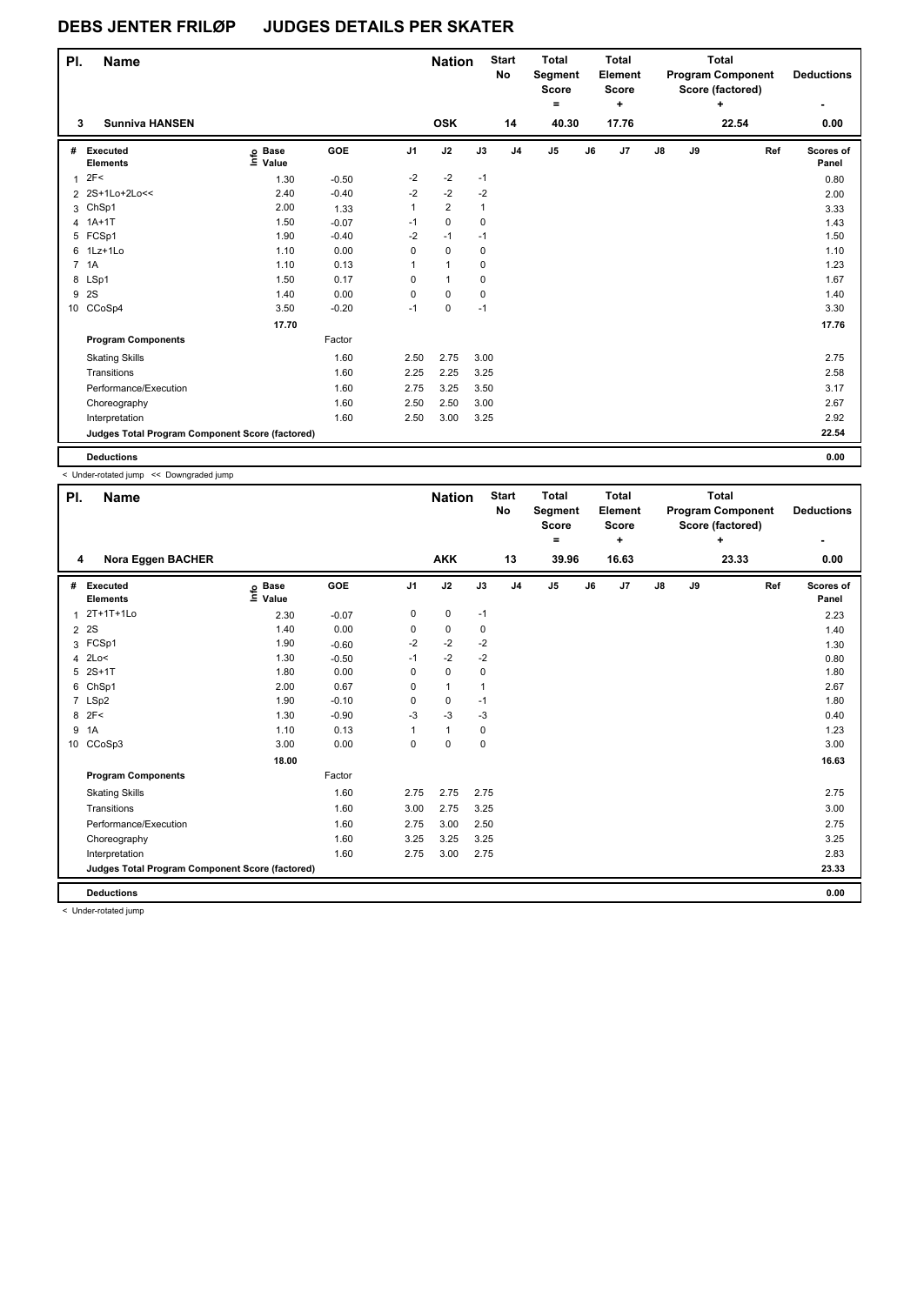| PI. | <b>Name</b>                                     |                   |                   |                | <b>Nation</b>  |                | <b>Start</b><br><b>No</b> | <b>Total</b><br>Segment<br><b>Score</b><br>۰ |    | Total<br>Element<br>Score<br>٠. |               |    | Total<br><b>Program Component</b><br>Score (factored)<br>٠ |     | <b>Deductions</b><br>۰ |
|-----|-------------------------------------------------|-------------------|-------------------|----------------|----------------|----------------|---------------------------|----------------------------------------------|----|---------------------------------|---------------|----|------------------------------------------------------------|-----|------------------------|
| 5   | <b>Mathilde JOHANNESEN</b>                      |                   |                   |                | <b>RKK</b>     |                | 18                        | 38.35                                        |    | 15.74                           |               |    | 23.61                                                      |     | 1.00                   |
| #   | Executed<br><b>Elements</b>                     | e Base<br>⊑ Value | GOE               | J <sub>1</sub> | J2             | J3             | J <sub>4</sub>            | J5                                           | J6 | J7                              | $\mathsf{J}8$ | J9 |                                                            | Ref | Scores of<br>Panel     |
| 1   | 2F                                              | 1.80              | $-0.40$           | $-2$           | $-1$           | $-1$           |                           |                                              |    |                                 |               |    |                                                            |     | 1.40                   |
|     | 2 2F+SEQ                                        | 1.44              | $-0.90$           | $-3$           | $-3$           | -3             |                           |                                              |    |                                 |               |    |                                                            |     | 0.54                   |
| 3   | 2Lo                                             | 1.80              | $-0.10$           | $-1$           | $\mathbf 0$    | $\mathbf 0$    |                           |                                              |    |                                 |               |    |                                                            |     | 1.70                   |
| 4   | CCoSp2                                          | 2.50              | $-0.10$           | $-1$           | $\mathbf 0$    | 0              |                           |                                              |    |                                 |               |    |                                                            |     | 2.40                   |
| 5   | ChSp1                                           | 2.00              | 1.67              | 1              | $\overline{2}$ | $\overline{2}$ |                           |                                              |    |                                 |               |    |                                                            |     | 3.67                   |
| 6   | 2S                                              | 1.40              | 0.00              | 0              | $\mathbf 0$    | $\mathbf 0$    |                           |                                              |    |                                 |               |    |                                                            |     | 1.40                   |
|     | 7 FCSp1                                         | 1.90              | 0.50              | 1              | $\mathbf{1}$   | $\mathbf{1}$   |                           |                                              |    |                                 |               |    |                                                            |     | 2.40                   |
| 8   | 2T<                                             | 1.00              | $-0.60$           | $-3$           | $-3$           | -3             |                           |                                              |    |                                 |               |    |                                                            |     | 0.40                   |
| 9 A |                                                 | 0.00              | 0.00              |                |                |                |                           |                                              |    |                                 |               |    |                                                            |     | 0.00                   |
|     | 10 LSp1                                         | 1.50              | 0.33              | 0              | $\mathbf{1}$   | $\mathbf{1}$   |                           |                                              |    |                                 |               |    |                                                            |     | 1.83                   |
|     |                                                 | 15.34             |                   |                |                |                |                           |                                              |    |                                 |               |    |                                                            |     | 15.74                  |
|     | <b>Program Components</b>                       |                   | Factor            |                |                |                |                           |                                              |    |                                 |               |    |                                                            |     |                        |
|     | <b>Skating Skills</b>                           |                   | 1.60              | 3.25           | 3.50           | 3.50           |                           |                                              |    |                                 |               |    |                                                            |     | 3.42                   |
|     | Transitions                                     |                   | 1.60              | 2.50           | 3.25           | 3.25           |                           |                                              |    |                                 |               |    |                                                            |     | 3.00                   |
|     | Performance/Execution                           |                   | 1.60              | 2.50           | 3.00           | 2.50           |                           |                                              |    |                                 |               |    |                                                            |     | 2.67                   |
|     | Choreography                                    |                   | 1.60              | 2.75           | 3.00           | 3.25           |                           |                                              |    |                                 |               |    |                                                            |     | 3.00                   |
|     | Interpretation                                  |                   | 1.60              | 2.50           | 2.75           | 2.75           |                           |                                              |    |                                 |               |    |                                                            |     | 2.67                   |
|     | Judges Total Program Component Score (factored) |                   |                   |                |                |                |                           |                                              |    |                                 |               |    |                                                            |     | 23.61                  |
|     | <b>Deductions</b>                               |                   | $-1.00$<br>Falls: |                |                |                |                           |                                              |    |                                 |               |    |                                                            |     | $-1.00$                |

< Under-rotated jump

| PI. | <b>Name</b>                                     |                            |         |                | <b>Nation</b> |              | <b>Start</b><br>No | <b>Total</b><br>Segment<br><b>Score</b><br>٠ |    | <b>Total</b><br>Element<br>Score<br>٠ |               |    | <b>Total</b><br><b>Program Component</b><br>Score (factored)<br>٠ |     | <b>Deductions</b>  |
|-----|-------------------------------------------------|----------------------------|---------|----------------|---------------|--------------|--------------------|----------------------------------------------|----|---------------------------------------|---------------|----|-------------------------------------------------------------------|-----|--------------------|
| 6   | <b>Oda Blø BRUNE</b>                            |                            |         |                | <b>BKK</b>    |              | 9                  | 38.34                                        |    | 16.34                                 |               |    | 22.00                                                             |     | 0.00               |
| #   | Executed<br><b>Elements</b>                     | e Base<br>≡ Value<br>Value | GOE     | J <sub>1</sub> | J2            | J3           | J <sub>4</sub>     | J <sub>5</sub>                               | J6 | J7                                    | $\mathsf{J}8$ | J9 |                                                                   | Ref | Scores of<br>Panel |
| 1   | ChSp1                                           | 2.00                       | 1.00    | $\mathbf{1}$   | $\mathbf{1}$  | $\mathbf{1}$ |                    |                                              |    |                                       |               |    |                                                                   |     | 3.00               |
|     | 2 FSSp2                                         | 2.30                       | 0.17    | 0              | $\mathbf{1}$  | 0            |                    |                                              |    |                                       |               |    |                                                                   |     | 2.47               |
| 3   | 1T                                              | 0.40                       | $-0.17$ | $-1$           | $-1$          | $-3$         |                    |                                              |    |                                       |               |    |                                                                   |     | 0.23               |
|     | 4 2S+1T                                         | 1.80                       | $-0.20$ | $-1$           | $-1$          | $-1$         |                    |                                              |    |                                       |               |    |                                                                   |     | 1.60               |
| 5   | 1A                                              | 1.10                       | 0.00    | 0              | $\mathbf 0$   | $\mathbf 0$  |                    |                                              |    |                                       |               |    |                                                                   |     | 1.10               |
|     | 6 SSp1                                          | 1.30                       | 0.17    | 1              | $\mathbf 0$   | 0            |                    |                                              |    |                                       |               |    |                                                                   |     | 1.47               |
|     | 7 1S+1T                                         | 0.80                       | 0.00    | 0              | $\mathbf 0$   | 0            |                    |                                              |    |                                       |               |    |                                                                   |     | 0.80               |
|     | 8 1A+1Lo+1T                                     | 2.00                       | 0.00    | 0              | $\mathbf 0$   | 0            |                    |                                              |    |                                       |               |    |                                                                   |     | 2.00               |
| 9   | 1F                                              | 0.50                       | 0.00    | 0              | $\mathbf 0$   | 0            |                    |                                              |    |                                       |               |    |                                                                   |     | 0.50               |
|     | 10 CCoSp3                                       | 3.00                       | 0.17    | 1              | $\mathbf 0$   | $\mathbf 0$  |                    |                                              |    |                                       |               |    |                                                                   |     | 3.17               |
|     |                                                 | 15.20                      |         |                |               |              |                    |                                              |    |                                       |               |    |                                                                   |     | 16.34              |
|     | <b>Program Components</b>                       |                            | Factor  |                |               |              |                    |                                              |    |                                       |               |    |                                                                   |     |                    |
|     | <b>Skating Skills</b>                           |                            | 1.60    | 2.50           | 2.50          | 2.25         |                    |                                              |    |                                       |               |    |                                                                   |     | 2.42               |
|     | Transitions                                     |                            | 1.60    | 3.00           | 2.75          | 3.25         |                    |                                              |    |                                       |               |    |                                                                   |     | 3.00               |
|     | Performance/Execution                           |                            | 1.60    | 2.75           | 2.25          | 2.50         |                    |                                              |    |                                       |               |    |                                                                   |     | 2.50               |
|     | Choreography                                    |                            | 1.60    | 3.25           | 2.75          | 3.25         |                    |                                              |    |                                       |               |    |                                                                   |     | 3.08               |
|     | Interpretation                                  |                            | 1.60    | 3.00           | 2.50          | 2.75         |                    |                                              |    |                                       |               |    |                                                                   |     | 2.75               |
|     | Judges Total Program Component Score (factored) |                            |         |                |               |              |                    |                                              |    |                                       |               |    |                                                                   |     | 22.00              |
|     | <b>Deductions</b>                               |                            |         |                |               |              |                    |                                              |    |                                       |               |    |                                                                   |     | 0.00               |
|     |                                                 |                            |         |                |               |              |                    |                                              |    |                                       |               |    |                                                                   |     |                    |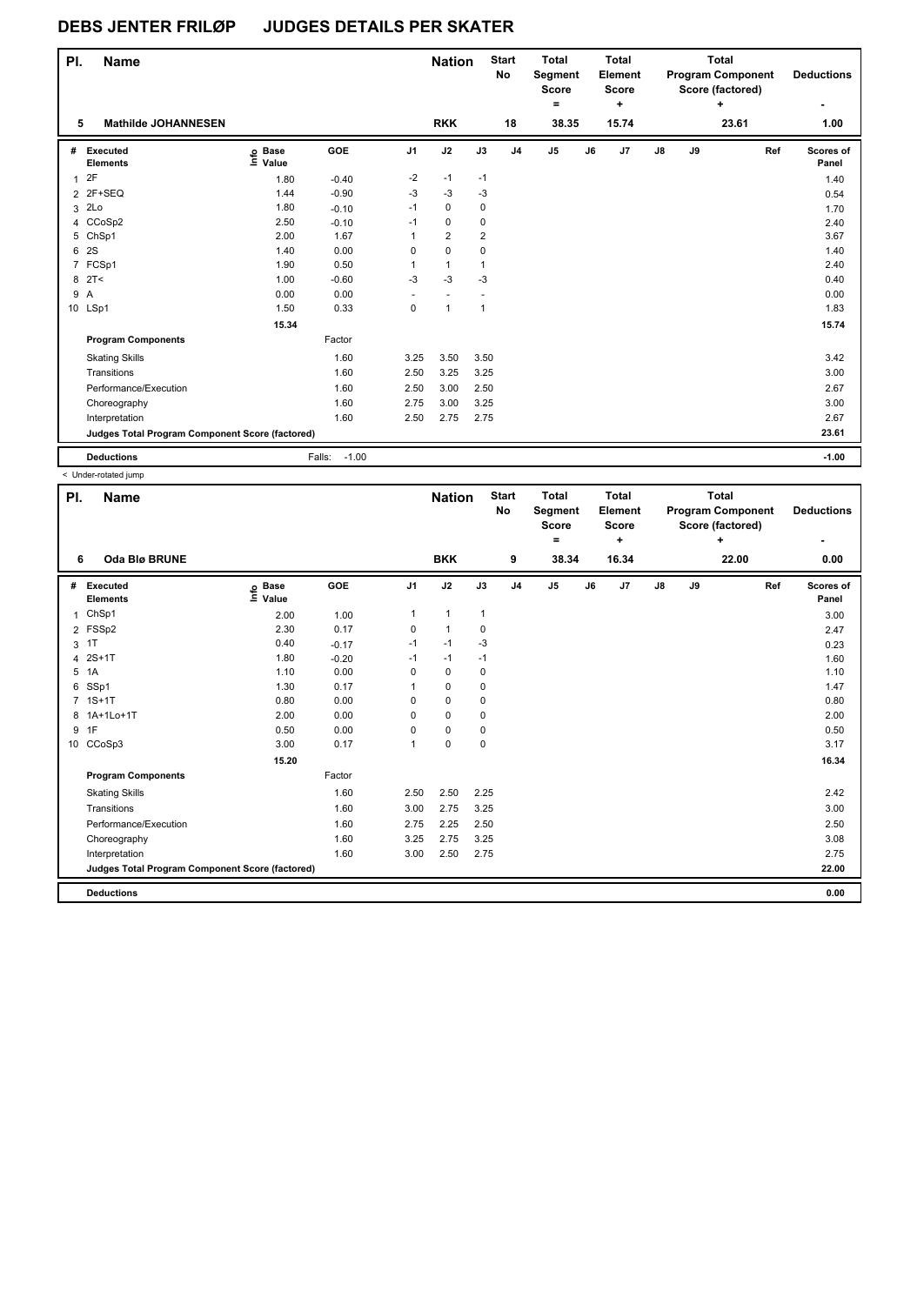| PI. | <b>Name</b>                                     |                   |                   |                | <b>Nation</b> |             | <b>Start</b><br>No | <b>Total</b><br>Segment<br>Score<br>$\equiv$ |    | <b>Total</b><br>Element<br><b>Score</b><br>$\ddot{}$ |               |    | <b>Total</b><br><b>Program Component</b><br>Score (factored)<br>÷ | <b>Deductions</b>  |
|-----|-------------------------------------------------|-------------------|-------------------|----------------|---------------|-------------|--------------------|----------------------------------------------|----|------------------------------------------------------|---------------|----|-------------------------------------------------------------------|--------------------|
| 7   | <b>Mala Grepp HANDELAND</b>                     |                   |                   |                | <b>AKK</b>    |             | 8                  | 37.54                                        |    | 16.27                                                |               |    | 22.27                                                             | 1.00               |
| #   | Executed<br><b>Elements</b>                     | e Base<br>⊑ Value | GOE               | J <sub>1</sub> | J2            | J3          | J <sub>4</sub>     | J <sub>5</sub>                               | J6 | J <sub>7</sub>                                       | $\mathsf{J}8$ | J9 | Ref                                                               | Scores of<br>Panel |
|     | $1 \t1F$                                        | 0.50              | 0.07              | $\mathbf{1}$   | 0             | 0           |                    |                                              |    |                                                      |               |    |                                                                   | 0.57               |
|     | 2 2T                                            | 1.40              | 0.00              | 0              | $\pmb{0}$     | 0           |                    |                                              |    |                                                      |               |    |                                                                   | 1.40               |
|     | $3.2S+1T$                                       | 1.80              | $-0.13$           | 0              | $-1$          | $-1$        |                    |                                              |    |                                                      |               |    |                                                                   | 1.67               |
|     | 4 1A+1T+1Lo                                     | 2.00              | 0.00              | $\Omega$       | $\mathbf 0$   | 0           |                    |                                              |    |                                                      |               |    |                                                                   | 2.00               |
|     | 5 CCoSp3                                        | 3.00              | 0.33              | 1              | $\mathbf{1}$  | 0           |                    |                                              |    |                                                      |               |    |                                                                   | 3.33               |
|     | 6 ChSp1                                         | 2.00              | 0.00              | 0              | 0             | 0           |                    |                                              |    |                                                      |               |    |                                                                   | 2.00               |
|     | 7 2Lo                                           | 1.80              | $-0.10$           | 0              | $\mathbf 0$   | $-1$        |                    |                                              |    |                                                      |               |    |                                                                   | 1.70               |
| 8   | 2S                                              | 1.40              | 0.00              | $\mathbf 0$    | $\mathbf 0$   | $\mathbf 0$ |                    |                                              |    |                                                      |               |    |                                                                   | 1.40               |
| 9   | FSSp1                                           | 2.00              | $-0.40$           | $-1$           | $-2$          | $-1$        |                    |                                              |    |                                                      |               |    |                                                                   | 1.60               |
|     | 10 LSp1                                         | 1.50              | $-0.90$           | $-3$           | $-3$          | $-3$        |                    |                                              |    |                                                      |               |    |                                                                   | 0.60               |
|     |                                                 | 17.40             |                   |                |               |             |                    |                                              |    |                                                      |               |    |                                                                   | 16.27              |
|     | <b>Program Components</b>                       |                   | Factor            |                |               |             |                    |                                              |    |                                                      |               |    |                                                                   |                    |
|     | <b>Skating Skills</b>                           |                   | 1.60              | 2.75           | 2.75          | 2.50        |                    |                                              |    |                                                      |               |    |                                                                   | 2.67               |
|     | Transitions                                     |                   | 1.60              | 3.00           | 2.50          | 2.75        |                    |                                              |    |                                                      |               |    |                                                                   | 2.75               |
|     | Performance/Execution                           |                   | 1.60              | 2.50           | 2.50          | 2.50        |                    |                                              |    |                                                      |               |    |                                                                   | 2.50               |
|     | Choreography                                    |                   | 1.60              | 3.25           | 3.00          | 3.25        |                    |                                              |    |                                                      |               |    |                                                                   | 3.17               |
|     | Interpretation                                  |                   | 1.60              | 2.50           | 2.75          | 3.25        |                    |                                              |    |                                                      |               |    |                                                                   | 2.83               |
|     | Judges Total Program Component Score (factored) |                   |                   |                |               |             |                    |                                              |    |                                                      |               |    |                                                                   | 22.27              |
|     | <b>Deductions</b>                               |                   | $-1.00$<br>Falls: |                |               |             |                    |                                              |    |                                                      |               |    |                                                                   | $-1.00$            |

| PI.<br><b>Name</b><br>8 |                                                 |   |                   |         | <b>Nation</b>  |             | <b>Start</b><br><b>No</b> | <b>Total</b><br>Segment<br><b>Score</b><br>۰ |               | <b>Total</b><br>Element<br><b>Score</b><br>÷ |       |               | <b>Total</b><br><b>Program Component</b><br>Score (factored)<br>÷ |       | <b>Deductions</b> |                    |
|-------------------------|-------------------------------------------------|---|-------------------|---------|----------------|-------------|---------------------------|----------------------------------------------|---------------|----------------------------------------------|-------|---------------|-------------------------------------------------------------------|-------|-------------------|--------------------|
|                         | <b>Thea KARLSTAD</b>                            |   |                   |         |                | <b>BKK</b>  |                           | $\overline{7}$                               | 36.07         |                                              | 17.13 |               |                                                                   | 18.94 |                   |                    |
|                         |                                                 |   |                   |         |                |             |                           |                                              |               |                                              |       |               |                                                                   |       |                   | 0.00               |
| #                       | Executed<br><b>Elements</b>                     |   | e Base<br>E Value | GOE     | J <sub>1</sub> | J2          | J3                        | J <sub>4</sub>                               | $\mathsf{J}5$ | J6                                           | J7    | $\mathsf{J}8$ | J9                                                                |       | Ref               | Scores of<br>Panel |
| 1                       | FSSp2                                           |   | 2.30              | 0.00    | 0              | 0           | 0                         |                                              |               |                                              |       |               |                                                                   |       |                   | 2.30               |
| $\overline{2}$          | 2S                                              |   | 1.40              | $-0.40$ | $-2$           | $-2$        | $-2$                      |                                              |               |                                              |       |               |                                                                   |       |                   | 1.00               |
| 3                       | 2S+2T+1T                                        |   | 3.20              | $-0.20$ | $-1$           | $-1$        | $-1$                      |                                              |               |                                              |       |               |                                                                   |       |                   | 3.00               |
| 4                       | 2Lo<+1T                                         |   | 1.70              | $-0.50$ | $-1$           | $-2$        | $-2$                      |                                              |               |                                              |       |               |                                                                   |       |                   | 1.20               |
| 5                       | 1A                                              |   | 1.10              | $-0.07$ | 0              | $-1$        | 0                         |                                              |               |                                              |       |               |                                                                   |       |                   | 1.03               |
| 6                       | 1Lz                                             | e | 0.60              | $-0.10$ | $-1$           | $-1$        | $-1$                      |                                              |               |                                              |       |               |                                                                   |       |                   | 0.50               |
| $\overline{7}$          | CSSp3                                           |   | 2.60              | $-0.10$ | 0              | $\mathbf 0$ | $-1$                      |                                              |               |                                              |       |               |                                                                   |       |                   | 2.50               |
| 8                       | SISt1                                           |   | 1.80              | 0.00    | 0              | $\mathbf 0$ | $\mathbf 0$               |                                              |               |                                              |       |               |                                                                   |       |                   | 1.80               |
| 9                       | 2F<+2T<<                                        |   | 1.70              | $-0.90$ | $-3$           | $-3$        | $-3$                      |                                              |               |                                              |       |               |                                                                   |       |                   | 0.80               |
|                         | 10 CCoSp3                                       |   | 3.00              | 0.00    | 0              | 0           | $\mathbf 0$               |                                              |               |                                              |       |               |                                                                   |       |                   | 3.00               |
|                         |                                                 |   | 19.40             |         |                |             |                           |                                              |               |                                              |       |               |                                                                   |       |                   | 17.13              |
|                         | <b>Program Components</b>                       |   |                   | Factor  |                |             |                           |                                              |               |                                              |       |               |                                                                   |       |                   |                    |
|                         | <b>Skating Skills</b>                           |   |                   | 1.60    | 2.50           | 2.25        | 2.75                      |                                              |               |                                              |       |               |                                                                   |       |                   | 2.50               |
|                         | Transitions                                     |   |                   | 1.60    | 2.25           | 2.25        | 2.00                      |                                              |               |                                              |       |               |                                                                   |       |                   | 2.17               |
|                         | Performance/Execution                           |   |                   | 1.60    | 2.25           | 2.25        | 2.75                      |                                              |               |                                              |       |               |                                                                   |       |                   | 2.42               |
|                         | Choreography                                    |   |                   | 1.60    | 2.25           | 2.50        | 2.25                      |                                              |               |                                              |       |               |                                                                   |       |                   | 2.33               |
|                         | Interpretation                                  |   |                   | 1.60    | 2.00           | 2.50        | 2.75                      |                                              |               |                                              |       |               |                                                                   |       |                   | 2.42               |
|                         | Judges Total Program Component Score (factored) |   |                   |         |                |             |                           |                                              |               |                                              |       |               |                                                                   |       |                   | 18.94              |
|                         | <b>Deductions</b>                               |   |                   |         |                |             |                           |                                              |               |                                              |       |               |                                                                   |       |                   | 0.00               |

< Under-rotated jump << Downgraded jump e Jump take off with wrong edge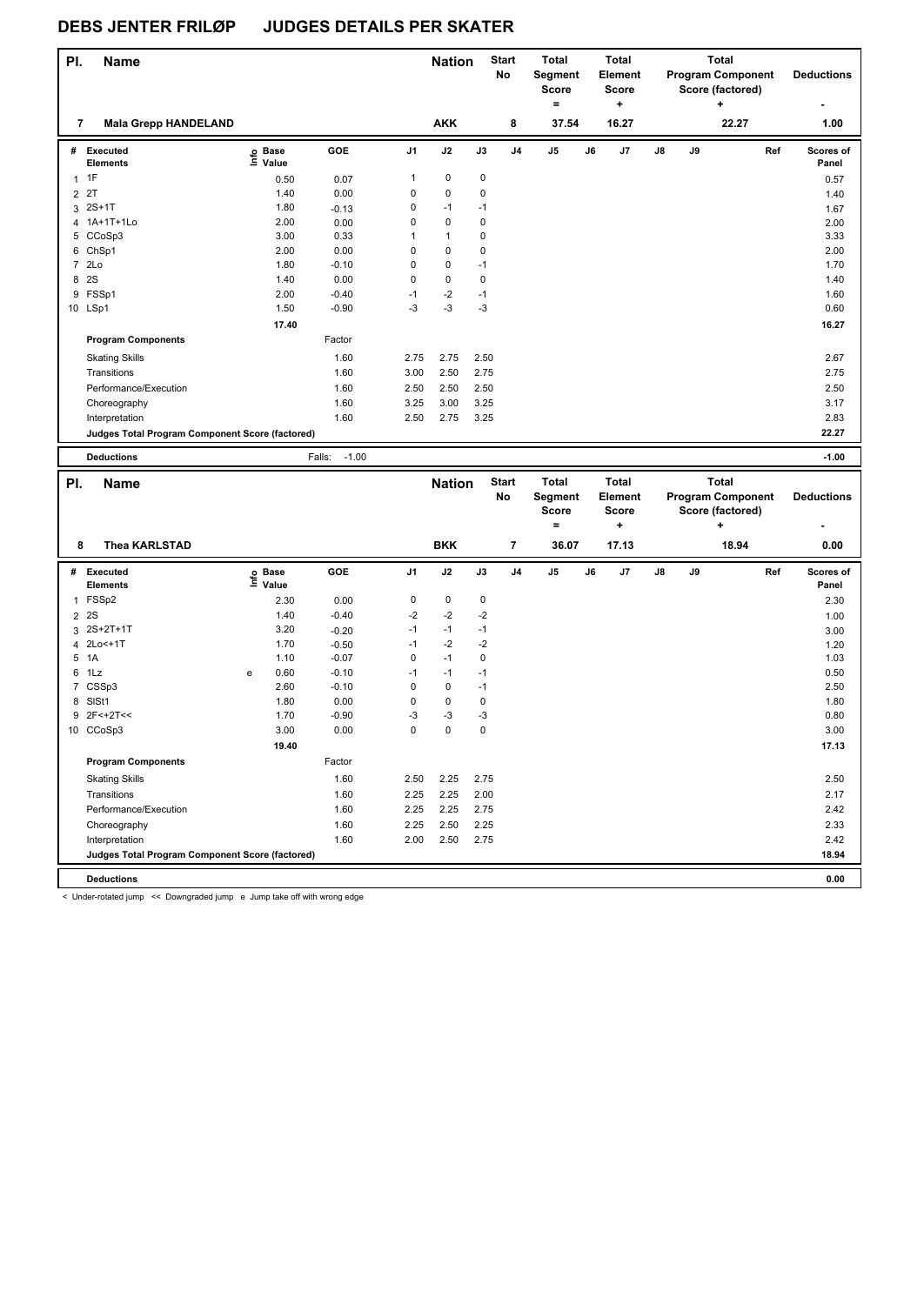| PI.            | <b>Name</b>                                     |                   |                   |                | <b>Nation</b>  |             | <b>Start</b><br>No | Total<br>Segment<br><b>Score</b><br>۰ |    | <b>Total</b><br><b>Element</b><br><b>Score</b><br>٠ |    |    | <b>Total</b><br><b>Program Component</b><br>Score (factored)<br>٠ | <b>Deductions</b>  |
|----------------|-------------------------------------------------|-------------------|-------------------|----------------|----------------|-------------|--------------------|---------------------------------------|----|-----------------------------------------------------|----|----|-------------------------------------------------------------------|--------------------|
| 9              | Tonja JOSEPH                                    |                   |                   |                | <b>SKK</b>     |             | 17                 | 35.86                                 |    | 17.79                                               |    |    | 19.07                                                             | 1.00               |
| #              | Executed<br><b>Elements</b>                     | e Base<br>⊑ Value | GOE               | J <sub>1</sub> | J2             | J3          | J <sub>4</sub>     | J <sub>5</sub>                        | J6 | J7                                                  | J8 | J9 | Ref                                                               | Scores of<br>Panel |
| $\overline{1}$ | 2Lo+1Lo+2Lo                                     | 4.10              | $-0.30$           | $-1$           | $-1$           | $-1$        |                    |                                       |    |                                                     |    |    |                                                                   | 3.80               |
| $\overline{2}$ | 2Lz                                             | 2.10              | $-0.90$           | -3             | $-3$           | $-3$        |                    |                                       |    |                                                     |    |    |                                                                   | 1.20               |
|                | 3 FCSp                                          | 0.00              | 0.00              | ٠              | $\blacksquare$ |             |                    |                                       |    |                                                     |    |    |                                                                   | 0.00               |
| 4              | 2F                                              | 1.80              | $-0.10$           | -1             | $\mathbf 0$    | 0           |                    |                                       |    |                                                     |    |    |                                                                   | 1.70               |
| 5              | $1A+2T$                                         | 2.50              | 0.00              | 0              | $\mathbf 0$    | 0           |                    |                                       |    |                                                     |    |    |                                                                   | 2.50               |
|                | 6 LSp1                                          | 1.50              | $-0.20$           | $-1$           | $-1$           | 0           |                    |                                       |    |                                                     |    |    |                                                                   | 1.30               |
|                | 7 1A                                            | 1.10              | 0.13              | 0              | $\mathbf{1}$   | 1           |                    |                                       |    |                                                     |    |    |                                                                   | 1.23               |
| 8              | ChSp1                                           | 2.00              | 0.33              | 0              | $\mathbf{1}$   | 0           |                    |                                       |    |                                                     |    |    |                                                                   | 2.33               |
| 9              | 2S                                              | 1.40              | 0.00              | 0              | $\mathbf 0$    | 0           |                    |                                       |    |                                                     |    |    |                                                                   | 1.40               |
|                | 10 CCoSp1                                       | 2.00              | 0.33              | $\mathbf 0$    | $\overline{2}$ | $\mathbf 0$ |                    |                                       |    |                                                     |    |    |                                                                   | 2.33               |
|                |                                                 | 18.50             |                   |                |                |             |                    |                                       |    |                                                     |    |    |                                                                   | 17.79              |
|                | <b>Program Components</b>                       |                   | Factor            |                |                |             |                    |                                       |    |                                                     |    |    |                                                                   |                    |
|                | <b>Skating Skills</b>                           |                   | 1.60              | 3.00           | 3.25           | 2.75        |                    |                                       |    |                                                     |    |    |                                                                   | 3.00               |
|                | Transitions                                     |                   | 1.60              | 2.25           | 2.50           | 2.00        |                    |                                       |    |                                                     |    |    |                                                                   | 2.25               |
|                | Performance/Execution                           |                   | 1.60              | 2.25           | 2.75           | 2.25        |                    |                                       |    |                                                     |    |    |                                                                   | 2.42               |
|                | Choreography                                    |                   | 1.60              | 2.25           | 2.50           | 1.75        |                    |                                       |    |                                                     |    |    |                                                                   | 2.17               |
|                | Interpretation                                  |                   | 1.60              | 2.00           | 2.50           | 1.75        |                    |                                       |    |                                                     |    |    |                                                                   | 2.08               |
|                | Judges Total Program Component Score (factored) |                   |                   |                |                |             |                    |                                       |    |                                                     |    |    |                                                                   | 19.07              |
|                | <b>Deductions</b>                               |                   | $-1.00$<br>Falls: |                |                |             |                    |                                       |    |                                                     |    |    |                                                                   | $-1.00$            |

| PI.            | <b>Name</b>                                     |                            |         |                | <b>Nation</b> |              | <b>Start</b><br><b>No</b> | <b>Total</b><br><b>Segment</b><br><b>Score</b><br>٠ |    | <b>Total</b><br>Element<br><b>Score</b><br>÷ |    |    | <b>Total</b><br><b>Program Component</b><br>Score (factored)<br>÷ |     | <b>Deductions</b>  |
|----------------|-------------------------------------------------|----------------------------|---------|----------------|---------------|--------------|---------------------------|-----------------------------------------------------|----|----------------------------------------------|----|----|-------------------------------------------------------------------|-----|--------------------|
| 10             | <b>Stine STÅLEN</b>                             |                            |         |                | <b>TSK</b>    |              | 3                         | 35.56                                               |    | 15.70                                        |    |    | 19.86                                                             |     | 0.00               |
| #              | Executed<br><b>Elements</b>                     | <b>Base</b><br>۴۵<br>Value | GOE     | J <sub>1</sub> | J2            | J3           | J <sub>4</sub>            | J <sub>5</sub>                                      | J6 | J7                                           | J8 | J9 |                                                                   | Ref | Scores of<br>Panel |
| 1              | SSp1                                            | 1.30                       | 0.50    | 1              | $\mathbf{1}$  | $\mathbf{1}$ |                           |                                                     |    |                                              |    |    |                                                                   |     | 1.80               |
| $\overline{2}$ | 1A+1Lo                                          | 1.60                       | 0.07    | 1              | 0             | $\mathbf 0$  |                           |                                                     |    |                                              |    |    |                                                                   |     | 1.67               |
| 3              | ChSp1                                           | 2.00                       | 0.00    | 0              | $\mathbf 0$   | 0            |                           |                                                     |    |                                              |    |    |                                                                   |     | 2.00               |
| 4              | 2S                                              | 1.40                       | 0.00    | 0              | 0             | 0            |                           |                                                     |    |                                              |    |    |                                                                   |     | 1.40               |
| 5              | 2Lo                                             | 1.80                       | 0.00    | 0              | 0             | 0            |                           |                                                     |    |                                              |    |    |                                                                   |     | 1.80               |
| 6              | FCSp1                                           | 1.90                       | $-0.50$ | $-2$           | $-1$          | $-2$         |                           |                                                     |    |                                              |    |    |                                                                   |     | 1.40               |
|                | 7 1A                                            | 1.10                       | 0.00    | 0              | $\mathbf 0$   | $\mathbf 0$  |                           |                                                     |    |                                              |    |    |                                                                   |     | 1.10               |
|                | 8 CCoSp1                                        | 2.00                       | 0.33    | 1              | $\mathbf{1}$  | 0            |                           |                                                     |    |                                              |    |    |                                                                   |     | 2.33               |
| 9              | $2S+1T$                                         | 1.80                       | $-0.20$ | $-1$           | $-1$          | $-1$         |                           |                                                     |    |                                              |    |    |                                                                   |     | 1.60               |
|                | 10 1Lz                                          | 0.60                       | 0.00    | 0              | $\mathbf 0$   | $\mathbf 0$  |                           |                                                     |    |                                              |    |    |                                                                   |     | 0.60               |
|                |                                                 | 15.50                      |         |                |               |              |                           |                                                     |    |                                              |    |    |                                                                   |     | 15.70              |
|                | <b>Program Components</b>                       |                            | Factor  |                |               |              |                           |                                                     |    |                                              |    |    |                                                                   |     |                    |
|                | <b>Skating Skills</b>                           |                            | 1.60    | 2.75           | 2.50          | 2.50         |                           |                                                     |    |                                              |    |    |                                                                   |     | 2.58               |
|                | Transitions                                     |                            | 1.60    | 3.00           | 3.00          | 1.75         |                           |                                                     |    |                                              |    |    |                                                                   |     | 2.58               |
|                | Performance/Execution                           |                            | 1.60    | 2.50           | 2.50          | 2.00         |                           |                                                     |    |                                              |    |    |                                                                   |     | 2.33               |
|                | Choreography                                    |                            | 1.60    | 3.00           | 2.75          | 2.25         |                           |                                                     |    |                                              |    |    |                                                                   |     | 2.67               |
|                | Interpretation                                  |                            | 1.60    | 2.75           | 2.50          | 1.50         |                           |                                                     |    |                                              |    |    |                                                                   |     | 2.25               |
|                | Judges Total Program Component Score (factored) |                            |         |                |               |              |                           |                                                     |    |                                              |    |    |                                                                   |     | 19.86              |
|                | <b>Deductions</b>                               |                            |         |                |               |              |                           |                                                     |    |                                              |    |    |                                                                   |     | 0.00               |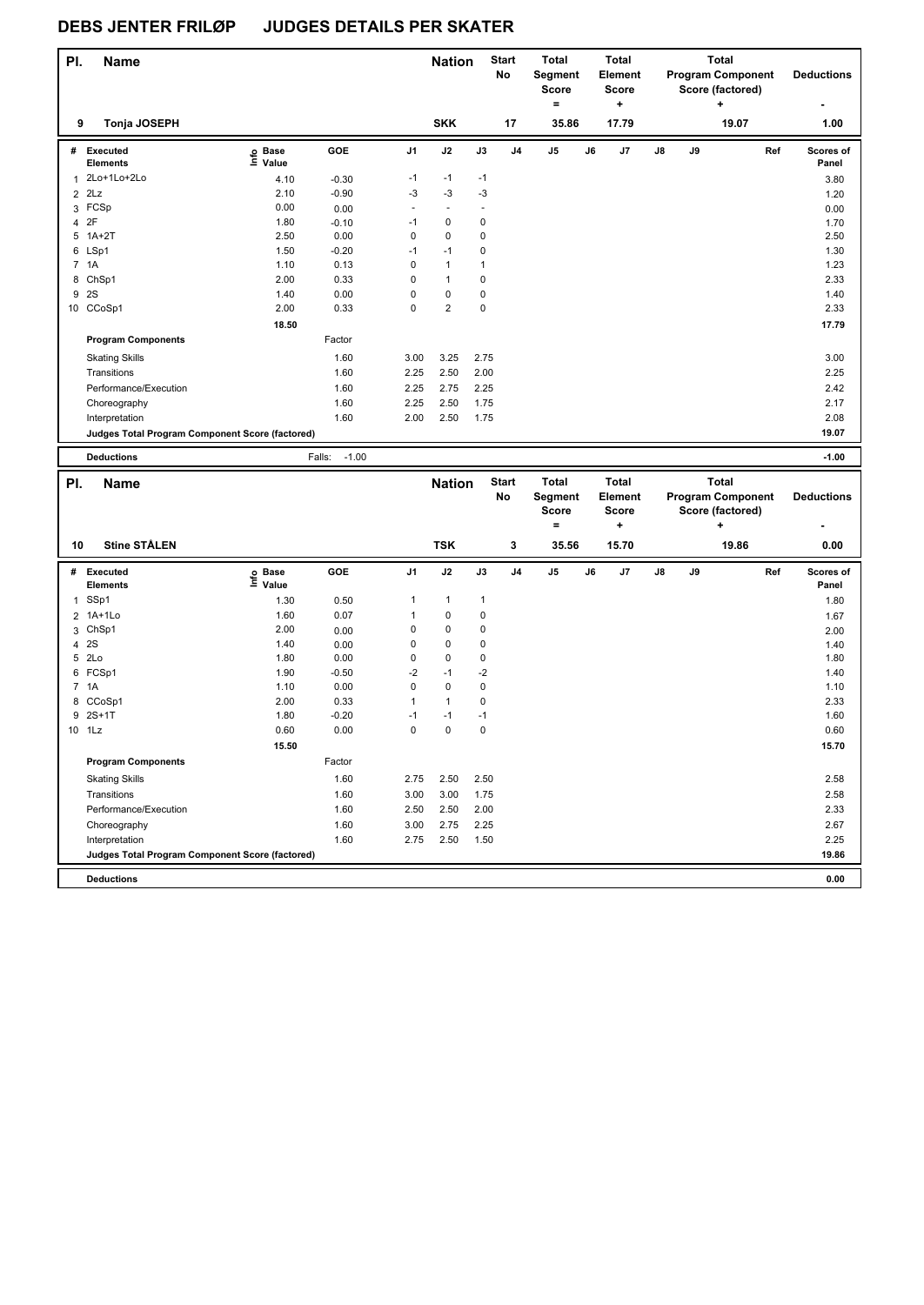| PI. | <b>Name</b>                                     |                   |                   |                | <b>Nation</b> |              | <b>Start</b><br>No | <b>Total</b><br>Segment<br><b>Score</b><br>۰ |    | Total<br>Element<br><b>Score</b><br>٠ |               |    | Total<br><b>Program Component</b><br>Score (factored)<br>٠ |     | <b>Deductions</b><br>۰ |
|-----|-------------------------------------------------|-------------------|-------------------|----------------|---------------|--------------|--------------------|----------------------------------------------|----|---------------------------------------|---------------|----|------------------------------------------------------------|-----|------------------------|
| 11  | <b>Ragnhild EGGAN</b>                           |                   |                   |                | <b>TSK</b>    |              | 11                 | 34.80                                        |    | 14.34                                 |               |    | 21.46                                                      |     | 1.00                   |
| #   | Executed<br><b>Elements</b>                     | e Base<br>⊑ Value | GOE               | J <sub>1</sub> | J2            | J3           | J <sub>4</sub>     | J <sub>5</sub>                               | J6 | J7                                    | $\mathsf{J}8$ | J9 |                                                            | Ref | Scores of<br>Panel     |
|     | $1.2S+2T2$                                      | 2.40              | $-0.20$           | $-1$           | $-1$          | $-1$         |                    |                                              |    |                                       |               |    |                                                            |     | 2.20                   |
|     | 2 2T                                            | 1.40              | 0.00              | 0              | $\mathbf 0$   | 0            |                    |                                              |    |                                       |               |    |                                                            |     | 1.40                   |
| 3   | FSSp                                            | 0.00              | 0.00              |                |               |              |                    |                                              |    |                                       |               |    |                                                            |     | 0.00                   |
| 4   | 1A                                              | 1.10              | 0.07              | 0              | $\mathbf{1}$  | 0            |                    |                                              |    |                                       |               |    |                                                            |     | 1.17                   |
| 5   | 2F<<                                            | 0.50              | $-0.30$           | $-3$           | $-3$          | $-3$         |                    |                                              |    |                                       |               |    |                                                            |     | 0.20                   |
|     | 6 LSp1                                          | 1.50              | 0.17              | 1              | $\mathbf 0$   | 0            |                    |                                              |    |                                       |               |    |                                                            |     | 1.67                   |
|     | 7 ChSp1                                         | 2.00              | 1.00              | 1              | $\mathbf{1}$  | $\mathbf{1}$ |                    |                                              |    |                                       |               |    |                                                            |     | 3.00                   |
|     | 8 1Lz+1T                                        | 1.00              | 0.00              | $\Omega$       | $\mathbf 0$   | $\mathbf 0$  |                    |                                              |    |                                       |               |    |                                                            |     | 1.00                   |
| 9   | 2Lo                                             | 1.80              | 0.00              | 0              | $\mathbf 0$   | 0            |                    |                                              |    |                                       |               |    |                                                            |     | 1.80                   |
|     | 10 CCoSp1                                       | 2.00              | $-0.10$           | 0              | 0             | $-1$         |                    |                                              |    |                                       |               |    |                                                            |     | 1.90                   |
|     |                                                 | 13.70             |                   |                |               |              |                    |                                              |    |                                       |               |    |                                                            |     | 14.34                  |
|     | <b>Program Components</b>                       |                   | Factor            |                |               |              |                    |                                              |    |                                       |               |    |                                                            |     |                        |
|     | <b>Skating Skills</b>                           |                   | 1.60              | 3.00           | 2.75          | 2.75         |                    |                                              |    |                                       |               |    |                                                            |     | 2.83                   |
|     | Transitions                                     |                   | 1.60              | 3.00           | 2.50          | 2.75         |                    |                                              |    |                                       |               |    |                                                            |     | 2.75                   |
|     | Performance/Execution                           |                   | 1.60              | 2.50           | 2.50          | 2.75         |                    |                                              |    |                                       |               |    |                                                            |     | 2.58                   |
|     | Choreography                                    |                   | 1.60              | 2.75           | 3.00          | 2.50         |                    |                                              |    |                                       |               |    |                                                            |     | 2.75                   |
|     | Interpretation                                  |                   | 1.60              | 2.50           | 2.50          | 2.50         |                    |                                              |    |                                       |               |    |                                                            |     | 2.50                   |
|     | Judges Total Program Component Score (factored) |                   |                   |                |               |              |                    |                                              |    |                                       |               |    |                                                            |     | 21.46                  |
|     | <b>Deductions</b>                               |                   | $-1.00$<br>Falls: |                |               |              |                    |                                              |    |                                       |               |    |                                                            |     | $-1.00$                |

< Under-rotated jump << Downgraded jump

| PI. | <b>Name</b>                                     |                            |         |                | <b>Nation</b>  |      | <b>Start</b><br>No | <b>Total</b><br>Segment<br><b>Score</b><br>٠ |    | <b>Total</b><br>Element<br><b>Score</b><br>٠ |               |    | <b>Total</b><br><b>Program Component</b><br>Score (factored)<br>٠ |     | <b>Deductions</b>  |
|-----|-------------------------------------------------|----------------------------|---------|----------------|----------------|------|--------------------|----------------------------------------------|----|----------------------------------------------|---------------|----|-------------------------------------------------------------------|-----|--------------------|
| 12  | Josefine JØRNSEN                                |                            |         |                | <b>AKK</b>     |      | 1                  | 31.17                                        |    | 15.43                                        |               |    | 15.74                                                             |     | 0.00               |
| #   | Executed<br><b>Elements</b>                     | e Base<br>≡ Value<br>Value | GOE     | J <sub>1</sub> | J2             | J3   | J <sub>4</sub>     | J <sub>5</sub>                               | J6 | J7                                           | $\mathsf{J}8$ | J9 |                                                                   | Ref | Scores of<br>Panel |
| 1   | 2S                                              | 1.40                       | 0.00    | 0              | $\mathbf 0$    | 0    |                    |                                              |    |                                              |               |    |                                                                   |     | 1.40               |
|     | 2 2S+1T+1Lo                                     | 2.30                       | 0.00    | 0              | 0              | 0    |                    |                                              |    |                                              |               |    |                                                                   |     | 2.30               |
| 3   | 1A                                              | 1.10                       | 0.00    | 0              | $\mathbf 0$    | 0    |                    |                                              |    |                                              |               |    |                                                                   |     | 1.10               |
|     | 4 CoSp1                                         | 1.70                       | 0.33    | 1              | $\mathbf{1}$   | 0    |                    |                                              |    |                                              |               |    |                                                                   |     | 2.03               |
|     | 5 ChSp1                                         | 2.00                       | $-0.17$ | 0              | $-1$           | 0    |                    |                                              |    |                                              |               |    |                                                                   |     | 1.83               |
|     | $6$ 2Lo<                                        | 1.30                       | $-0.50$ | $-1$           | $-2$           | $-2$ |                    |                                              |    |                                              |               |    |                                                                   |     | 0.80               |
|     | 7 FCSp1                                         | 1.90                       | $-0.50$ | $-2$           | $-1$           | $-2$ |                    |                                              |    |                                              |               |    |                                                                   |     | 1.40               |
|     | 8 1F                                            | 0.50                       | $-0.03$ | $-1$           | $\mathbf 0$    | 0    |                    |                                              |    |                                              |               |    |                                                                   |     | 0.47               |
|     | $9.1A+1T$                                       | 1.50                       | $-0.07$ | 0              | $\mathbf 0$    | $-1$ |                    |                                              |    |                                              |               |    |                                                                   |     | 1.43               |
|     | 10 CCoSp2                                       | 2.50                       | 0.17    | 0              | $\overline{1}$ | 0    |                    |                                              |    |                                              |               |    |                                                                   |     | 2.67               |
|     |                                                 | 16.20                      |         |                |                |      |                    |                                              |    |                                              |               |    |                                                                   |     | 15.43              |
|     | <b>Program Components</b>                       |                            | Factor  |                |                |      |                    |                                              |    |                                              |               |    |                                                                   |     |                    |
|     | <b>Skating Skills</b>                           |                            | 1.60    | 2.50           | 2.50           | 2.25 |                    |                                              |    |                                              |               |    |                                                                   |     | 2.42               |
|     | Transitions                                     |                            | 1.60    | 2.25           | 1.75           | 1.75 |                    |                                              |    |                                              |               |    |                                                                   |     | 1.92               |
|     | Performance/Execution                           |                            | 1.60    | 1.75           | 2.00           | 1.50 |                    |                                              |    |                                              |               |    |                                                                   |     | 1.75               |
|     | Choreography                                    |                            | 1.60    | 1.75           | 2.00           | 2.00 |                    |                                              |    |                                              |               |    |                                                                   |     | 1.92               |
|     | Interpretation                                  |                            | 1.60    | 2.00           | 1.75           | 1.75 |                    |                                              |    |                                              |               |    |                                                                   |     | 1.83               |
|     | Judges Total Program Component Score (factored) |                            |         |                |                |      |                    |                                              |    |                                              |               |    |                                                                   |     | 15.74              |
|     | <b>Deductions</b>                               |                            |         |                |                |      |                    |                                              |    |                                              |               |    |                                                                   |     | 0.00               |

< Under-rotated jump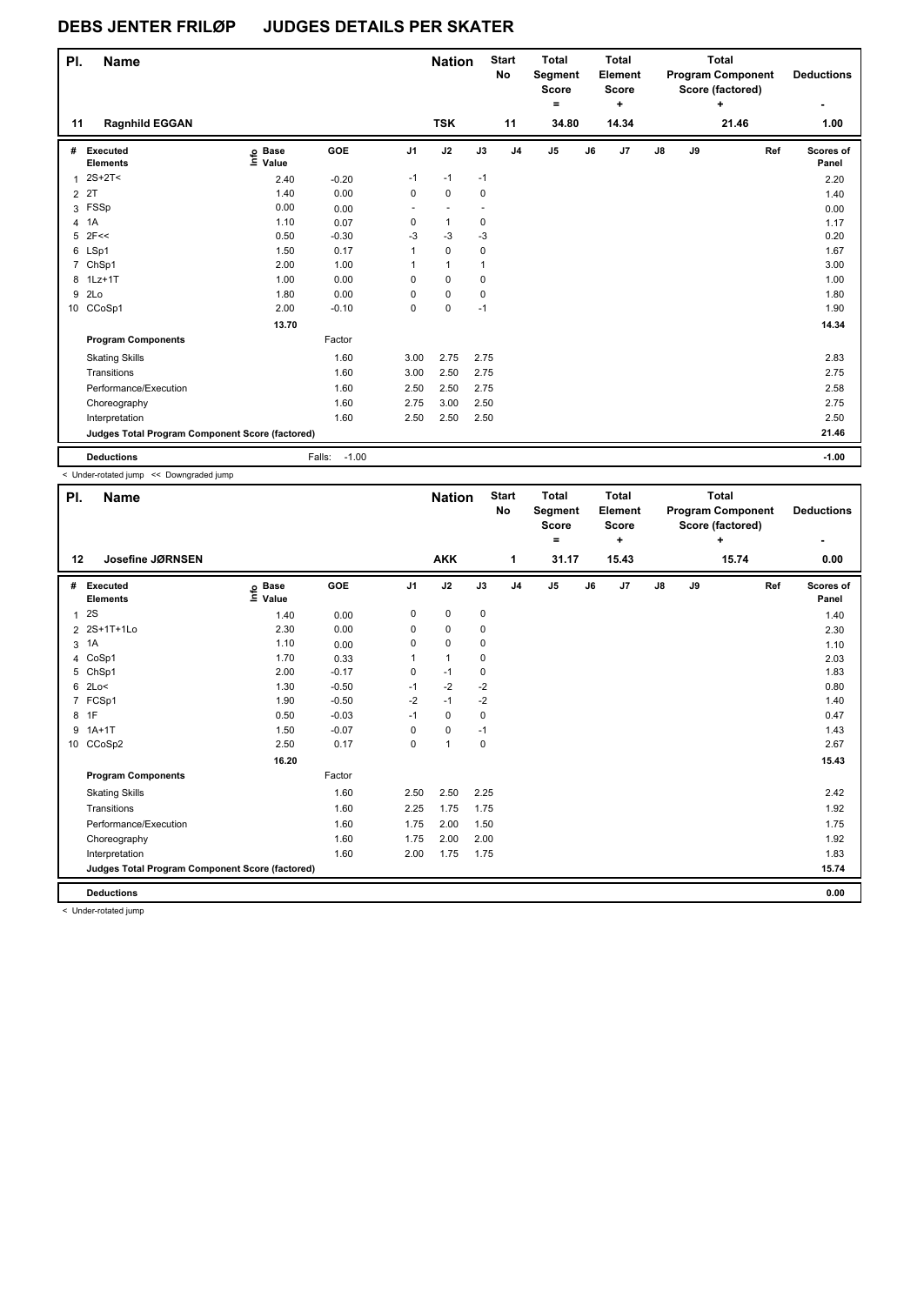| PI.            | Name                                            |                   |                   |                |                | <b>Nation</b>            | <b>Start</b><br>No | <b>Total</b><br><b>Segment</b><br><b>Score</b><br>۰ |    | <b>Total</b><br>Element<br><b>Score</b><br>٠ |               |    | <b>Total</b><br><b>Program Component</b><br>Score (factored)<br>÷ | <b>Deductions</b>  |  |
|----------------|-------------------------------------------------|-------------------|-------------------|----------------|----------------|--------------------------|--------------------|-----------------------------------------------------|----|----------------------------------------------|---------------|----|-------------------------------------------------------------------|--------------------|--|
| 13             | <b>Lin LØSTEGÅRD</b>                            |                   |                   |                | <b>AKK</b>     |                          | 12                 | 29.81                                               |    | 14.14                                        |               |    | 16.67                                                             | 1.00               |  |
| #              | Executed<br><b>Elements</b>                     | e Base<br>⊑ Value | GOE               | J <sub>1</sub> | J2             | J3                       | J <sub>4</sub>     | J <sub>5</sub>                                      | J6 | J <sub>7</sub>                               | $\mathsf{J}8$ | J9 | Ref                                                               | Scores of<br>Panel |  |
| 1              | $2T+2T$                                         | 2.80              | 0.13              | 0              | $\mathbf{1}$   | $\mathbf{1}$             |                    |                                                     |    |                                              |               |    |                                                                   | 2.93               |  |
| $\overline{2}$ | 2Lo                                             | 1.80              | $-0.20$           | $-1$           | $\mathbf 0$    | $-1$                     |                    |                                                     |    |                                              |               |    |                                                                   | 1.60               |  |
| 3              | FCSp                                            | 0.00              | 0.00              | $\sim$         | $\blacksquare$ | $\overline{\phantom{a}}$ |                    |                                                     |    |                                              |               |    |                                                                   | 0.00               |  |
| 4              | 2S                                              | 1.40              | $-0.60$           | -3             | $-3$           | -3                       |                    |                                                     |    |                                              |               |    |                                                                   | 0.80               |  |
| 5              | ChSp1                                           | 2.00              | $-0.33$           | $-1$           | $\mathbf 0$    | $-1$                     |                    |                                                     |    |                                              |               |    |                                                                   | 1.67               |  |
|                | 6 CCoSp1                                        | 2.00              | $-0.60$           | $-2$           | $-2$           | $-2$                     |                    |                                                     |    |                                              |               |    |                                                                   | 1.40               |  |
|                | 7 1A                                            | 1.10              | 0.07              | 0              | $\mathbf 0$    | $\mathbf{1}$             |                    |                                                     |    |                                              |               |    |                                                                   | 1.17               |  |
| 8              | 1Lz+1Lo                                         | 1.10              | 0.00              | 0              | $\mathbf 0$    | 0                        |                    |                                                     |    |                                              |               |    |                                                                   | 1.10               |  |
| 9              | 2F                                              | 1.80              | 0.00              | 0              | $\mathbf 0$    | 0                        |                    |                                                     |    |                                              |               |    |                                                                   | 1.80               |  |
|                | 10 LSp1                                         | 1.50              | 0.17              | $\mathbf 0$    | $\mathbf{1}$   | $\mathbf 0$              |                    |                                                     |    |                                              |               |    |                                                                   | 1.67               |  |
|                |                                                 | 15.50             |                   |                |                |                          |                    |                                                     |    |                                              |               |    |                                                                   | 14.14              |  |
|                | <b>Program Components</b>                       |                   | Factor            |                |                |                          |                    |                                                     |    |                                              |               |    |                                                                   |                    |  |
|                | <b>Skating Skills</b>                           |                   | 1.60              | 1.75           | 2.50           | 2.00                     |                    |                                                     |    |                                              |               |    |                                                                   | 2.08               |  |
|                | Transitions                                     |                   | 1.60              | 1.50           | 2.25           | 2.25                     |                    |                                                     |    |                                              |               |    |                                                                   | 2.00               |  |
|                | Performance/Execution                           |                   | 1.60              | 1.50           | 2.25           | 2.00                     |                    |                                                     |    |                                              |               |    |                                                                   | 1.92               |  |
|                | Choreography                                    |                   | 1.60              | 2.00           | 2.50           | 2.75                     |                    |                                                     |    |                                              |               |    |                                                                   | 2.42               |  |
|                | Interpretation                                  |                   | 1.60              | 1.50           | 2.00           | 2.50                     |                    |                                                     |    |                                              |               |    |                                                                   | 2.00               |  |
|                | Judges Total Program Component Score (factored) |                   |                   |                |                |                          |                    |                                                     |    |                                              |               |    |                                                                   | 16.67              |  |
|                | <b>Deductions</b>                               |                   | $-1.00$<br>Falls: |                |                |                          |                    |                                                     |    |                                              |               |    |                                                                   | $-1.00$            |  |

| PI.            | <b>Name</b>                                     |                              |         |                | <b>Nation</b> |             | <b>Start</b><br>No | <b>Total</b><br>Segment<br><b>Score</b> |    | <b>Total</b><br>Element<br><b>Score</b> |               |    | <b>Total</b><br><b>Program Component</b><br>Score (factored) |     | <b>Deductions</b>  |
|----------------|-------------------------------------------------|------------------------------|---------|----------------|---------------|-------------|--------------------|-----------------------------------------|----|-----------------------------------------|---------------|----|--------------------------------------------------------------|-----|--------------------|
|                |                                                 |                              |         |                |               |             |                    | ٠                                       |    | ٠                                       |               |    | ÷                                                            |     |                    |
| 14             | <b>Linnea DAHLE</b>                             |                              |         |                | <b>OSK</b>    |             | 6                  | 26.16                                   |    | 10.56                                   |               |    | 15.60                                                        |     | 0.00               |
| #              | <b>Executed</b><br><b>Elements</b>              | <b>Base</b><br>١nfo<br>Value | GOE     | J <sub>1</sub> | J2            | J3          | J <sub>4</sub>     | J <sub>5</sub>                          | J6 | J7                                      | $\mathsf{J}8$ | J9 |                                                              | Ref | Scores of<br>Panel |
| 1              | 1A+1Lo                                          | 1.60                         | 0.00    | 0              | $\mathbf 0$   | $\mathbf 0$ |                    |                                         |    |                                         |               |    |                                                              |     | 1.60               |
| 2              | $2S+1T$                                         | 1.80                         | $-0.13$ | $-1$           | 0             | $-1$        |                    |                                         |    |                                         |               |    |                                                              |     | 1.67               |
|                | 3 CCoSp2                                        | 2.50                         | 0.33    | 1              | $\mathbf{1}$  | 0           |                    |                                         |    |                                         |               |    |                                                              |     | 2.83               |
| 4              | ChSp                                            | 0.00                         | 0.00    |                |               |             |                    |                                         |    |                                         |               |    |                                                              |     | 0.00               |
| 5              | CSSp2                                           | 2.30                         | 0.33    | 1              | $\mathbf{1}$  | 0           |                    |                                         |    |                                         |               |    |                                                              |     | 2.63               |
| 6              | 2Lo<<                                           | 0.50                         | $-0.23$ | $-2$           | $-3$          | $-2$        |                    |                                         |    |                                         |               |    |                                                              |     | 0.27               |
| $\overline{7}$ | 1F+1Lo+1Lo                                      | 1.50                         | $-0.07$ | 0              | $-1$          | $-1$        |                    |                                         |    |                                         |               |    |                                                              |     | 1.43               |
| 8              | 2S<<                                            | 0.40                         | $-0.27$ | $-2$           | $-3$          | $-3$        |                    |                                         |    |                                         |               |    |                                                              |     | 0.13               |
|                | 9 FCSp                                          | 0.00                         | 0.00    |                |               |             |                    |                                         |    |                                         |               |    |                                                              |     | 0.00               |
|                | $10$ 1A <<                                      | 0.00                         | 0.00    |                |               |             |                    |                                         |    |                                         |               |    |                                                              |     | 0.00               |
|                |                                                 | 10.60                        |         |                |               |             |                    |                                         |    |                                         |               |    |                                                              |     | 10.56              |
|                | <b>Program Components</b>                       |                              | Factor  |                |               |             |                    |                                         |    |                                         |               |    |                                                              |     |                    |
|                | <b>Skating Skills</b>                           |                              | 1.60    | 2.25           | 2.00          | 1.75        |                    |                                         |    |                                         |               |    |                                                              |     | 2.00               |
|                | Transitions                                     |                              | 1.60    | 2.25           | 2.25          | 1.50        |                    |                                         |    |                                         |               |    |                                                              |     | 2.00               |
|                | Performance/Execution                           |                              | 1.60    | 2.00           | 2.00          | 2.00        |                    |                                         |    |                                         |               |    |                                                              |     | 2.00               |
|                | Choreography                                    |                              | 1.60    | 2.25           | 2.25          | 1.75        |                    |                                         |    |                                         |               |    |                                                              |     | 2.08               |
|                | Interpretation                                  |                              | 1.60    | 1.75           | 1.75          | 1.50        |                    |                                         |    |                                         |               |    |                                                              |     | 1.67               |
|                | Judges Total Program Component Score (factored) |                              |         |                |               |             |                    |                                         |    |                                         |               |    |                                                              |     | 15.60              |
|                | <b>Deductions</b>                               |                              |         |                |               |             |                    |                                         |    |                                         |               |    |                                                              |     | 0.00               |
|                |                                                 |                              |         |                |               |             |                    |                                         |    |                                         |               |    |                                                              |     |                    |

<< Downgraded jump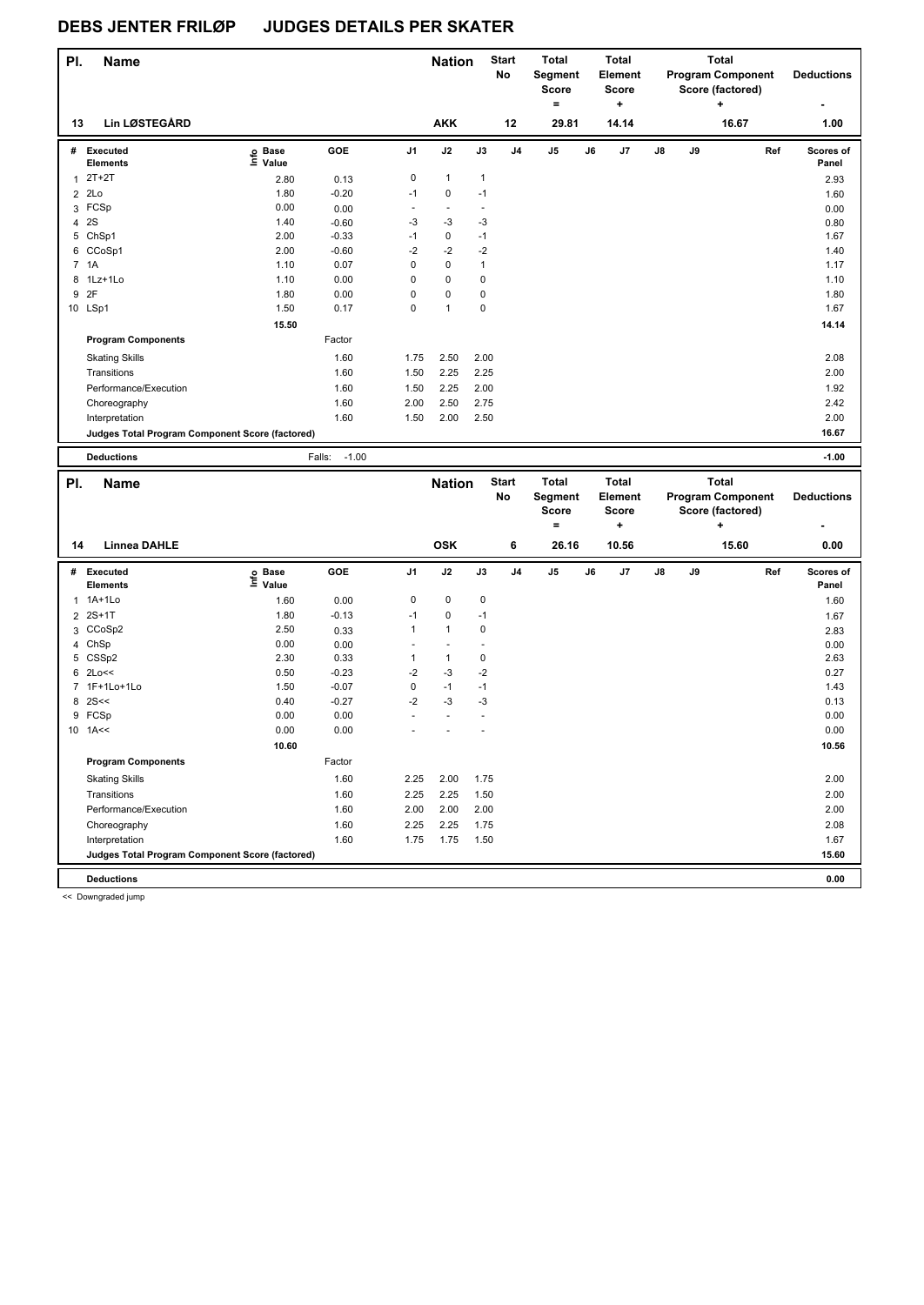| PI. | <b>Name</b>                                     |                   |                   |                | <b>Nation</b> |      | <b>Start</b><br>No | <b>Total</b><br>Segment<br><b>Score</b><br>۰ |    | <b>Total</b><br>Element<br><b>Score</b><br>٠ |    |    | <b>Total</b><br><b>Program Component</b><br>Score (factored)<br>٠ | <b>Deductions</b><br>۰ |
|-----|-------------------------------------------------|-------------------|-------------------|----------------|---------------|------|--------------------|----------------------------------------------|----|----------------------------------------------|----|----|-------------------------------------------------------------------|------------------------|
| 15  | Fredrikke Sogn HOLLÆNDER                        |                   |                   |                | <b>OSK</b>    |      | 10                 | 23.45                                        |    | 10.19                                        |    |    | 14.26                                                             | 1.00                   |
| #   | Executed<br><b>Elements</b>                     | e Base<br>⊆ Value | GOE               | J <sub>1</sub> | J2            | J3   | J <sub>4</sub>     | J <sub>5</sub>                               | J6 | J7                                           | J8 | J9 | Ref                                                               | Scores of<br>Panel     |
|     | $1$ 1Lz+2T<<                                    | 1.00              | $-0.30$           | $-3$           | $-3$          | $-3$ |                    |                                              |    |                                              |    |    |                                                                   | 0.70                   |
|     | 2 1Lo+2Lo<                                      | 1.80              | $-0.70$           | -3             | $-2$          | $-2$ |                    |                                              |    |                                              |    |    |                                                                   | 1.10                   |
|     | 3 FCSp1                                         | 1.90              | $-0.60$           | $-2$           | $-2$          | $-2$ |                    |                                              |    |                                              |    |    |                                                                   | 1.30                   |
| 4   | 1A                                              | 1.10              | $-0.33$           | $-2$           | $-2$          | $-1$ |                    |                                              |    |                                              |    |    |                                                                   | 0.77                   |
| 5   | ChSp1                                           | 2.00              | 0.00              | 0              | $\pmb{0}$     | 0    |                    |                                              |    |                                              |    |    |                                                                   | 2.00                   |
| 6   | 2S+SEQ                                          | 1.12              | $-0.40$           | $-2$           | $-2$          | $-2$ |                    |                                              |    |                                              |    |    |                                                                   | 0.72                   |
|     | 7 CoSp1                                         | 1.70              | $-0.40$           | $-1$           | $-1$          | $-2$ |                    |                                              |    |                                              |    |    |                                                                   | 1.30                   |
| 8   | 2S                                              | 1.40              | 0.00              | 0              | $\pmb{0}$     | 0    |                    |                                              |    |                                              |    |    |                                                                   | 1.40                   |
| 9   | 2F                                              | 1.80              | $-0.90$           | $-3$           | $-3$          | $-3$ |                    |                                              |    |                                              |    |    |                                                                   | 0.90                   |
|     | 10 CoSp1*                                       | 0.00              | 0.00              |                |               |      |                    |                                              |    |                                              |    |    |                                                                   | 0.00                   |
|     |                                                 | 13.82             |                   |                |               |      |                    |                                              |    |                                              |    |    |                                                                   | 10.19                  |
|     | <b>Program Components</b>                       |                   | Factor            |                |               |      |                    |                                              |    |                                              |    |    |                                                                   |                        |
|     | <b>Skating Skills</b>                           |                   | 1.60              | 2.00           | 1.75          | 1.75 |                    |                                              |    |                                              |    |    |                                                                   | 1.83                   |
|     | Transitions                                     |                   | 1.60              | 1.50           | 2.00          | 2.00 |                    |                                              |    |                                              |    |    |                                                                   | 1.83                   |
|     | Performance/Execution                           |                   | 1.60              | 1.50           | 1.75          | 1.50 |                    |                                              |    |                                              |    |    |                                                                   | 1.58                   |
|     | Choreography                                    |                   | 1.60              | 1.75           | 2.00          | 2.25 |                    |                                              |    |                                              |    |    |                                                                   | 2.00                   |
|     | Interpretation                                  |                   | 1.60              | 1.50           | 2.00          | 1.50 |                    |                                              |    |                                              |    |    |                                                                   | 1.67                   |
|     | Judges Total Program Component Score (factored) |                   |                   |                |               |      |                    |                                              |    |                                              |    |    |                                                                   | 14.26                  |
|     | <b>Deductions</b>                               |                   | Falls:<br>$-1.00$ |                |               |      |                    |                                              |    |                                              |    |    |                                                                   | $-1.00$                |

< Under-rotated jump << Downgraded jump \* Invalid element

| PI.   | <b>Name</b>                                     |   |                            |         |                | <b>Nation</b>            |                          | <b>Start</b><br>No | <b>Total</b><br>Segment<br>Score<br>= |    | <b>Total</b><br>Element<br><b>Score</b><br>٠ |               | <b>Total</b><br><b>Program Component</b><br>Score (factored)<br>÷ |       |     | <b>Deductions</b>  |
|-------|-------------------------------------------------|---|----------------------------|---------|----------------|--------------------------|--------------------------|--------------------|---------------------------------------|----|----------------------------------------------|---------------|-------------------------------------------------------------------|-------|-----|--------------------|
| 16    | Kaja LANGHOLM                                   |   |                            |         |                | <b>OSK</b>               |                          | 4                  | 21.53                                 |    | 9.20                                         |               |                                                                   | 13.33 |     | 1.00               |
| #     | Executed<br><b>Elements</b>                     |   | e Base<br>≡ Value<br>Value | GOE     | J <sub>1</sub> | J2                       | J3                       | J <sub>4</sub>     | J5                                    | J6 | J7                                           | $\mathsf{J}8$ | J9                                                                |       | Ref | Scores of<br>Panel |
| 1A    |                                                 |   | 0.00                       | 0.00    |                | $\overline{\phantom{a}}$ | $\overline{\phantom{a}}$ |                    |                                       |    |                                              |               |                                                                   |       |     | 0.00               |
|       | 2 1Lz+2T<                                       | е | 1.60                       | $-0.53$ | $-2$           | $-3$                     | -3                       |                    |                                       |    |                                              |               |                                                                   |       |     | 1.07               |
|       | 3 CoSp1                                         |   | 1.70                       | $-0.60$ | $-2$           | $-2$                     | $-2$                     |                    |                                       |    |                                              |               |                                                                   |       |     | 1.10               |
|       | $4$ 2F<<                                        |   | 0.50                       | $-0.30$ | $-3$           | $-3$                     | -3                       |                    |                                       |    |                                              |               |                                                                   |       |     | 0.20               |
|       | 5 SSp1                                          |   | 1.30                       | $-0.20$ | $-1$           | $-1$                     | 0                        |                    |                                       |    |                                              |               |                                                                   |       |     | 1.10               |
|       | 6 ChSp1                                         |   | 2.00                       | $-0.67$ | $-1$           | $-2$                     | $-1$                     |                    |                                       |    |                                              |               |                                                                   |       |     | 1.33               |
|       | 7 FCSp1                                         |   | 1.90                       | $-0.20$ | $-1$           | $-1$                     | 0                        |                    |                                       |    |                                              |               |                                                                   |       |     | 1.70               |
|       | 8 2Lo<<                                         |   | 0.50                       | $-0.30$ | $-3$           | $-3$                     | $-3$                     |                    |                                       |    |                                              |               |                                                                   |       |     | 0.20               |
|       | 9 2S+2T<<                                       |   | 1.80                       | $-0.40$ | $-2$           | $-2$                     | $-2$                     |                    |                                       |    |                                              |               |                                                                   |       |     | 1.40               |
| 10 1A |                                                 |   | 1.10                       | 0.00    | 0              | $\mathbf 0$              | 0                        |                    |                                       |    |                                              |               |                                                                   |       |     | 1.10               |
|       |                                                 |   | 12.40                      |         |                |                          |                          |                    |                                       |    |                                              |               |                                                                   |       |     | 9.20               |
|       | <b>Program Components</b>                       |   |                            | Factor  |                |                          |                          |                    |                                       |    |                                              |               |                                                                   |       |     |                    |
|       | <b>Skating Skills</b>                           |   |                            | 1.60    | 2.00           | 1.75                     | 2.25                     |                    |                                       |    |                                              |               |                                                                   |       |     | 2.00               |
|       | Transitions                                     |   |                            | 1.60    | 1.50           | 1.75                     | 1.75                     |                    |                                       |    |                                              |               |                                                                   |       |     | 1.67               |
|       | Performance/Execution                           |   |                            | 1.60    | 1.25           | 1.50                     | 1.25                     |                    |                                       |    |                                              |               |                                                                   |       |     | 1.33               |
|       | Choreography                                    |   |                            | 1.60    | 1.50           | 2.00                     | 2.50                     |                    |                                       |    |                                              |               |                                                                   |       |     | 2.00               |
|       | Interpretation                                  |   |                            | 1.60    | 1.00           | 1.50                     | 1.50                     |                    |                                       |    |                                              |               |                                                                   |       |     | 1.33               |
|       | Judges Total Program Component Score (factored) |   |                            |         |                |                          |                          |                    |                                       |    |                                              |               |                                                                   |       |     | 13.33              |
|       | <b>Deductions</b>                               |   | Time violation:            | $-1.00$ |                |                          |                          |                    |                                       |    |                                              |               |                                                                   |       |     | $-1.00$            |

< Under-rotated jump << Downgraded jump e Jump take off with wrong edge